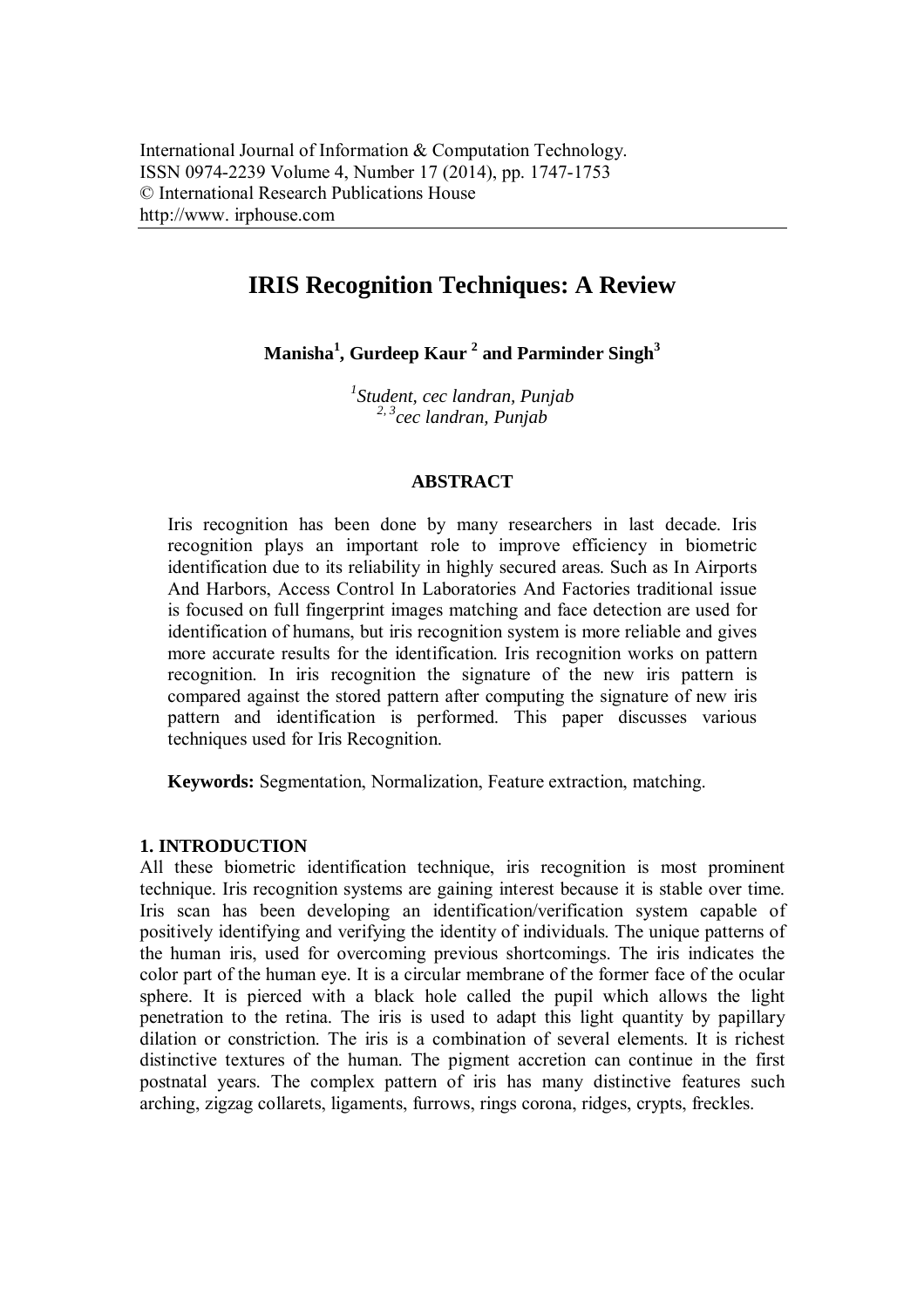

**Figure 1. 1 Eye Anatomy**

This Iris stored an unique information in the form of objective mathematical representation, this will make a biometric template, it allows comparisons to be made between templates. A subject to be identified by Iris recognition system, then take a picture of eye and make a template of its iris region, then compared the template with other stored template in a database, when matching has been done if template is found it means subject is identified, or if no match is found and the subject remains unidentified.

#### **2. DOUGHMAN'S WORK**

In daugman's work [1] the visible texture of a person's in real-time video image is encoded into compact sequence of multi-scale quadrature 2-D Gabor Wavelet coefficient have MSB comprises of 256 byte in iris code. The final outcome of this work was a mathematical proof that there were sufficient degrees-of-freedom, or form of variation in the iris among different humans, to impart to it the same singularity as a conventional fingerprint. Uncertain was whether efficient algorithms could be developed to extract a detailed iris description reliably from a live video image, generate a compact code for the iris which make comparison between minuscule length and image data size, and make a decision about individual identity with high statistical confidence.

The problem was whether the algorithms involved could be executed in real time on a general-purpose microprocessor. In the process of recognition these question were resolved and a working system was described. Daugman's work divides in four main parts namely:

- Segmentation
- Normalization
- Feature extraction.
- Matching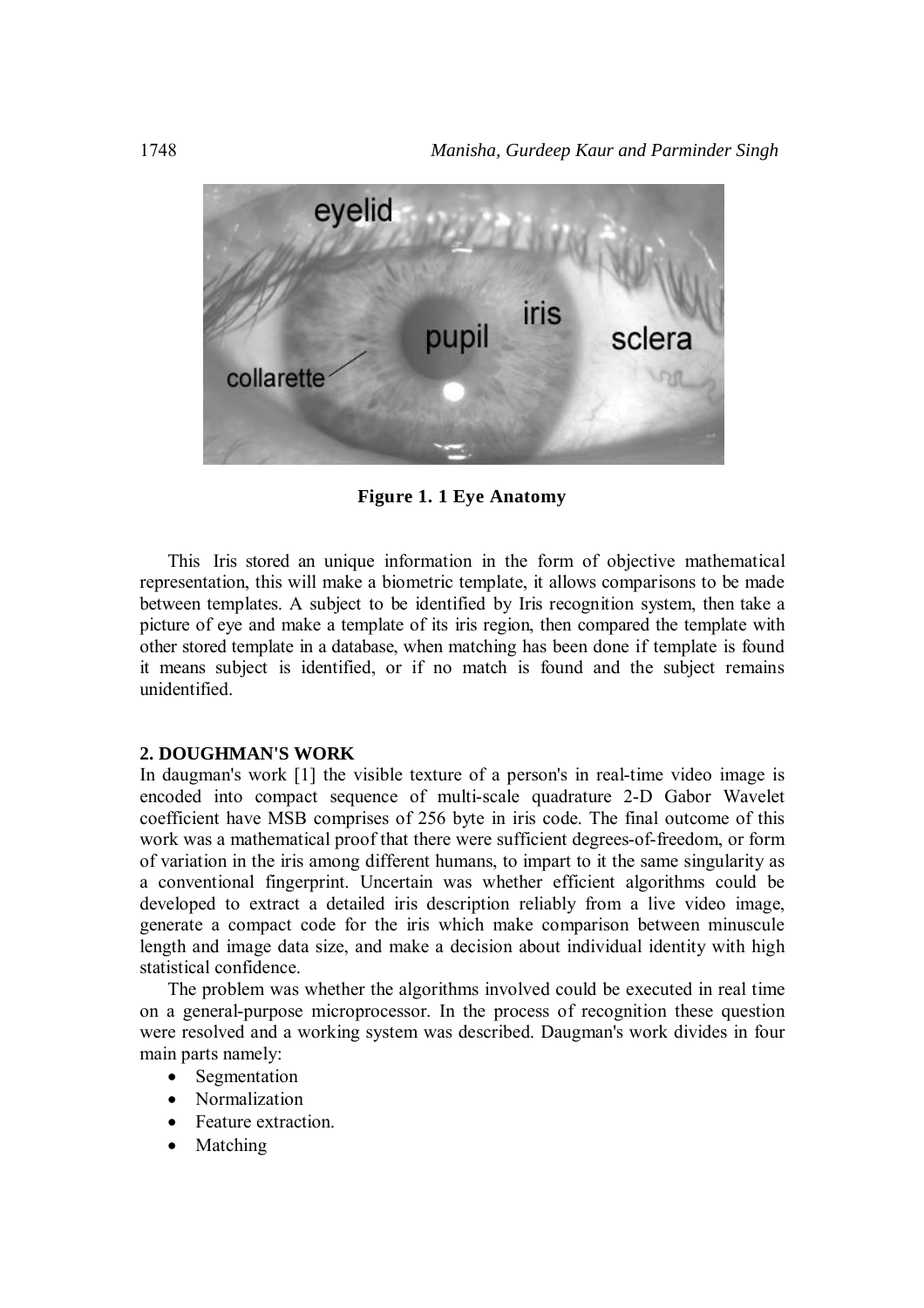## **SEGMENTATION**

where I(x, y) is the eye image, r is the radius to search for,  $G\sigma(r)$  is a Gaussian smoothing function, and s is the contour of the circle given by r,  $x0$ ,  $y0$ . The operator searches for the circular path where there is maximum change in pixel values, by varying the radius and centre x and y position of the circular contour. The operator is applied iteratively with the amount of smoothing progressively reduced in order to attain precise localize.

$$
\max_{r,x_0,y_0}\left|G_{\sigma(r)}*\frac{\partial}{\partial r}\oint \frac{I(x,y)}{2\pi r}ds\right|
$$



**fig 2. 1 localised image**

#### **Normalization**

The remapping of the iris region from  $(x, y)$  Cartesian coordinates to the normalized non-concentric polar representation is modeled as

$$
I(x(r, \theta), y(r, \theta) \rightarrow I(r, \theta)
$$

With

$$
(r, \theta) = (1-r) x_p (\theta) + (\theta)
$$
  

$$
(r, \theta) = (1-r) y_p (\theta) + ry_i(\theta)
$$

Where  $I(x, y)$  is the iris region image,  $(x, y)$  are the original Cartesian coordinates,  $(r, \theta)$  are the corresponding normalized polar coordinates, xp, yp and xi, yi are the coordinates of the pupil and iris boundaries along the  $\theta$  direction. The rubber sheet model takes into account pupil dilation and size inconsistencies in order to produce a normalized representation with constant dimensions. In this way the iris region is modeled as a flexible rubber sheet anchored at the iris boundary with the pupil center as the reference point.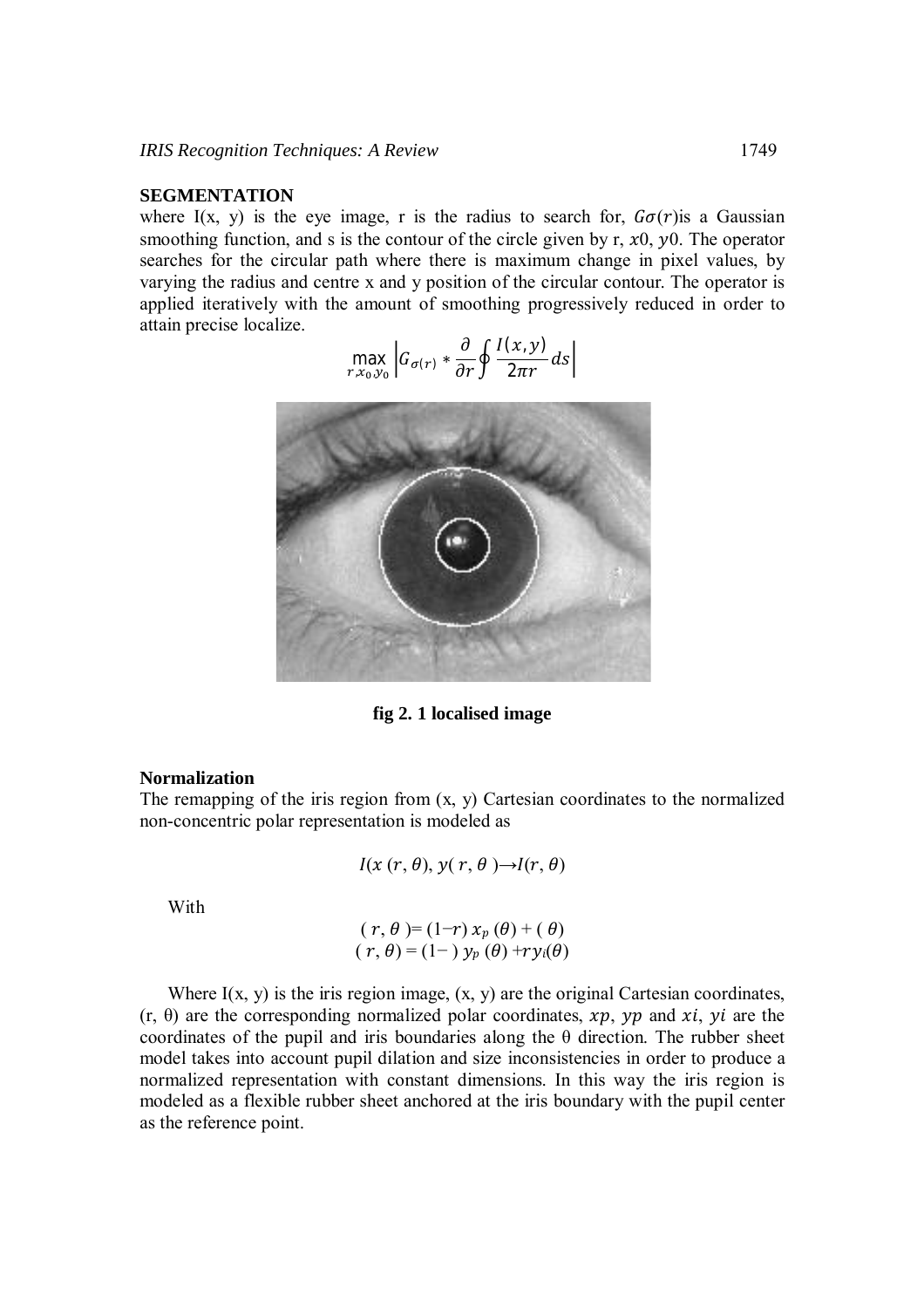

fig 2. 2 Normalized Image Extracted from the Segmented Image.

#### **Feature Extraction**

Daugman demodulates the output of the Gabor filters in order to compress the data. This is done quantizing the phase information into four levels, for each possible quadrant in the complex plane. Taking only the phase will allow encoding of discriminating information in the iris, while discarding redundant information such as illumination, which is represented by the amplitude component.

$$
H(r,\theta) = e^{-\omega(\theta-\theta o)}e^{-(r-r_0)^2/2}e^{-i(\theta-\theta_o)^2/2}
$$

Where  $(\alpha, )$  are the same as describe earlier, and  $(r0, 0)$  specify the centre frequency of the filter

## **Iris Matching**

Duagman's use hamming distance a matching metric developed by him, and calculation of the Hamming distance is taken only with bits that are generated from the actual iris region.

$$
HD = \frac{1}{N} \sum_{i=1}^{N} X_i (XOR) Y_i
$$

## 3. D. M Monro

In Monra's work [2] This work is basically done on the DCT technique, In this method The DCT is a real valued transform whose variance distribution resembles that of the KLT with much lower computational complexity [9]. Due to its good energy compaction properties the DCT is widely used for data compression. In addition the feature extraction capabilities of the DCT coupled with well-known fast computation techniques [10] have made it a candidate for pattern recognition problems such as the one addressed here. The DCT has been produce good results on face recognition [11], where it has been used as a less computationally intensive replacement for the Karhunen-Loeve transform (KLT). Although no transform can be said to be optimal for recognition, these properties motivated us to investigate the DCT for effective non-semantic feature extraction from human iris images.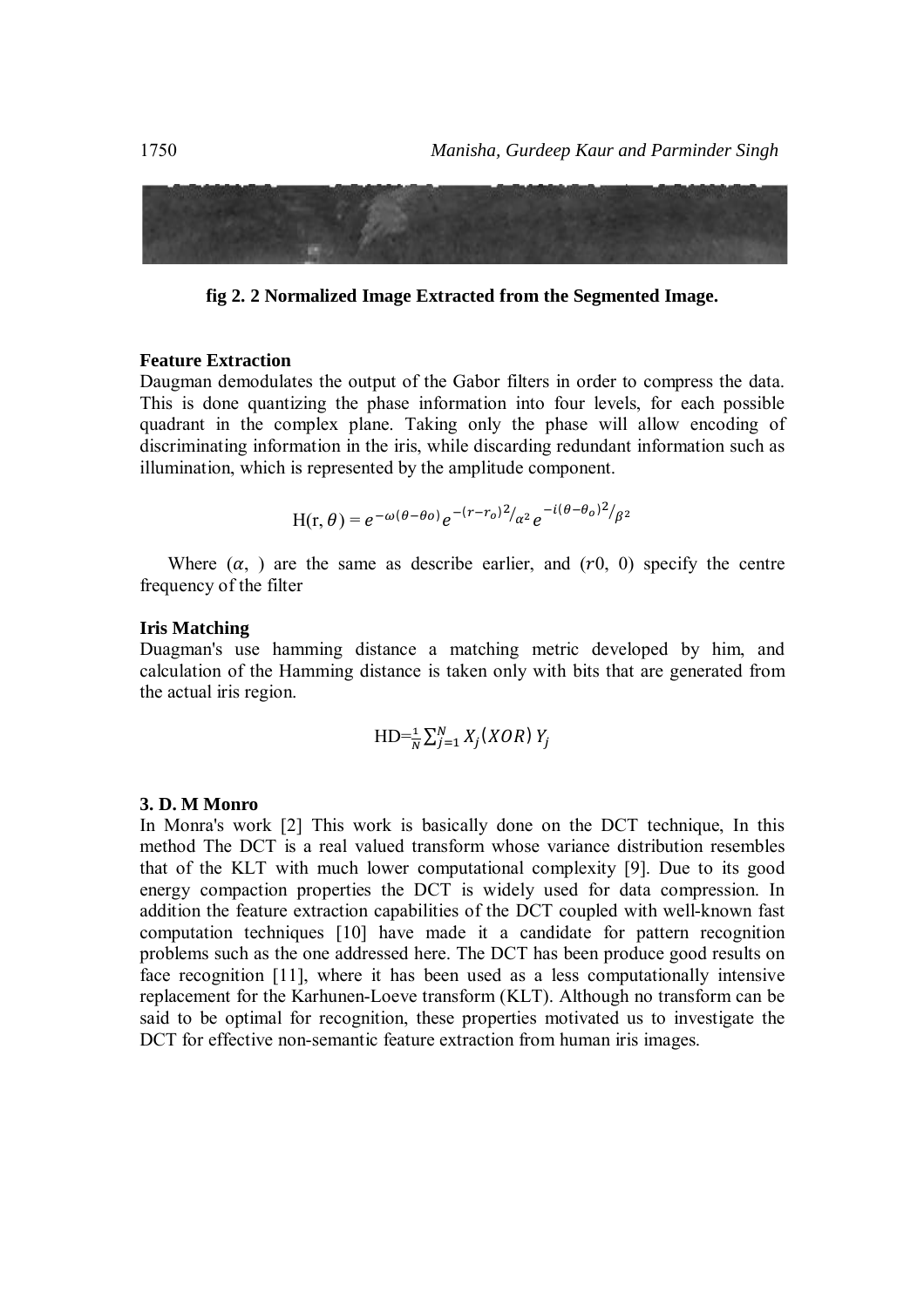

**Fig. 3. 1 Overlapped Angular Patches from Normalized Iris Image [2]**

The Fig. 3. 1 shows the overlapped angular patches from normalized image. Individual feature bit and patch position parameters are optimized for matching through a product-of sum approach to Hamming distance calculation. For comparing two iris codes, a nearest-neighbor approach was taken, the distance between two feature vectors were measured using the product of- sum (POS) of individual sub feature Hamming distances (HD). To reduce the feature vector length, the most discriminating binaries DCT coefficients were extracted and the remaining ones werediscarded. 1D DCT to code each patch along its length, giving lowcomputational cost. This system need to improve searching speed in a huge iris database. ேିଵ

$$
C_k = \frac{2}{N} w(k) \sum_{n=0}^{N-1} x_n \cos\left(\frac{2N+1}{2N}\pi k\right), 0 \le k \le N-1
$$

and

$$
x_n = \sum_{n=0}^{N-1} c_k \cos\left(\frac{2\pi + 1}{2N}\pi k\right), 0 \le n \le N - 1
$$

where

$$
w(k) = \frac{1}{\sqrt{2}} \text{ for } k = 0 \text{ and } w(k) \text{ for } 1 \le k \le N - 1
$$

#### **4. Li Ma**

In Li Ma's work [6] an efficient algorithm for iris recognition by characterizing key local variations. The basic idea used is that local sharp variation points. These are the points that denoting the appearing or vanishing of an important image structure are utilized to represent the characteristics of the iris. The mainly two steps for feature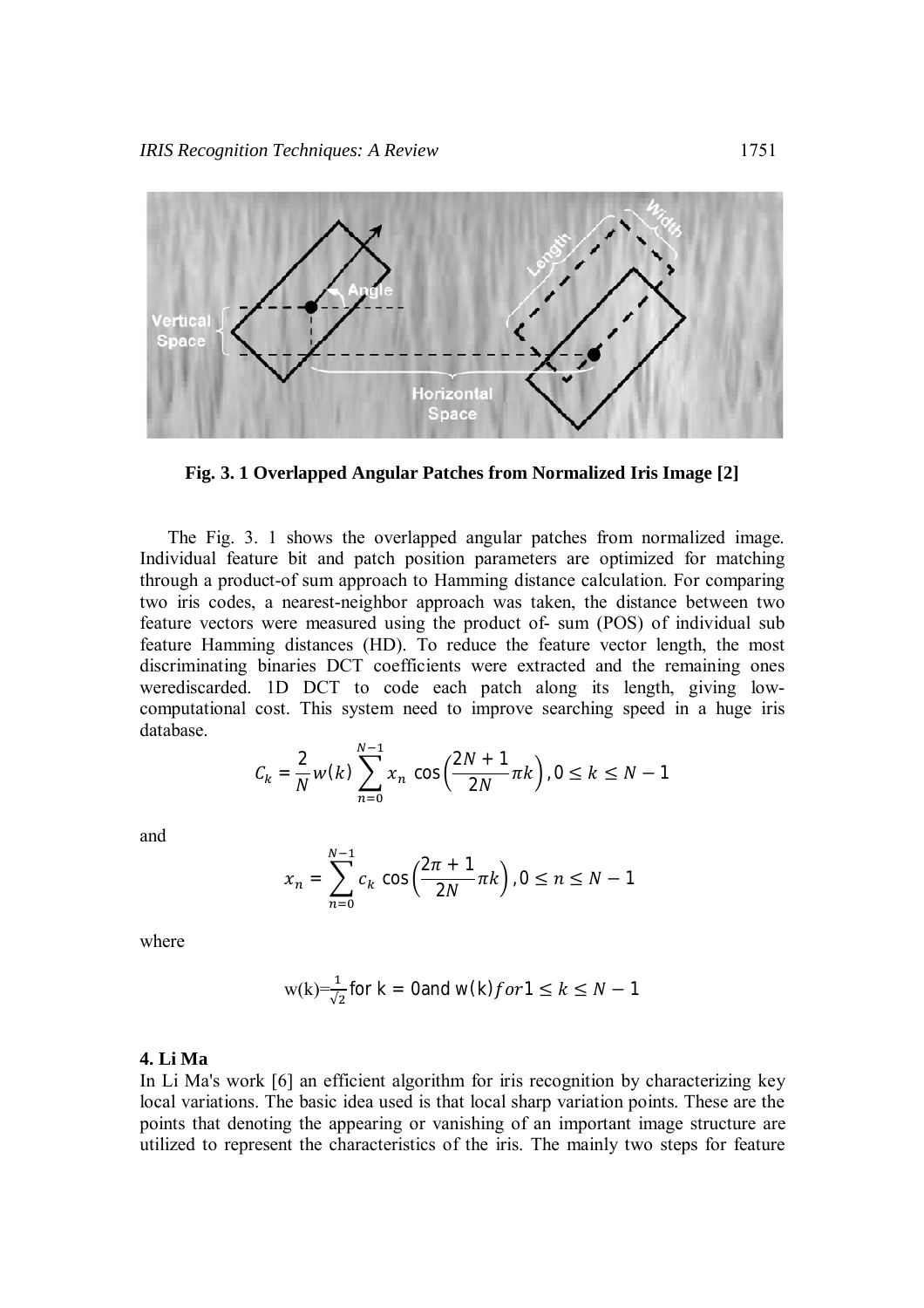extraction are defined. In the first step, the one-dimensional intensity signals set are constructed to effectively characterize the most important information of the original two-dimensional image. In the second step, a position sequence of local sharp variation points in such signals is recorded as features used by a particular class of wavelets.

`This method also presents a fast matching scheme based on exclusive OR operation to compute the similarity between a pair of position sequences. Using wavelet analysis, the position of local sharp variation points in each intensity signal were recorded as features. Directly matching a pair of position sequences is also very timeconsuming. Here, a fast matching scheme based on the exclusive OR operation was adopted to solve this problem.

#### **5. Boles and Boashash**

In Boles's work [5] Iris recognition system is designed to handle noisy conditions as well as possible variations in illumination and distance between the camera and the face. The characteristics of the irises, They will only deal with samples of the greylevel profiles to construct a representation. Input images are pre-processed to extract the portion containing the iris. Then proceed to extract a set of one dimensional (1-D) signals and obtain the zero-crossing representations of these signals. To represent the features of the iris by fine-to-coarse approximations at different resolution levels based on the WT zero crossing representation. The representation can be build by, a set of sampled data is collected, followed by constructing the zero-crossing representation based on its dyadic WT.

$$
D^{(p)} = \sum_{j=k}^L \frac{d_j^p(f,g)}{Q}
$$

The feature extraction in this extracted information from any of the virtual Circles must be normalized to have the same number of data points. A normalization value N, which is selected as a power-of-two Integer value. The main reason for this selection is to enable the extraction of the whole information available in the iris signature by applying the dyadic wavelet transform.

The accuracy of the classification process can be adjusted by changing the normalization constant. The information of iris signature is analyzed in more detail. by applying large value of N results in decomposing the iris signature to a large number of levels. This implies that the classification is more accurate. In contrast, a small normalization value N results in reducing the accuracy of the classification but increases the speed of the whole process. a zero-crossing representation from the normalized iris signature  $f(n)$ ; n 2 Z. A closed ring represented by normalized iris recognition and the wavelet coefficients are periodic by the help of zero crossing representation. Where  $p = 1$ ; 2 refers to one of the dissimilarity functions defined above.